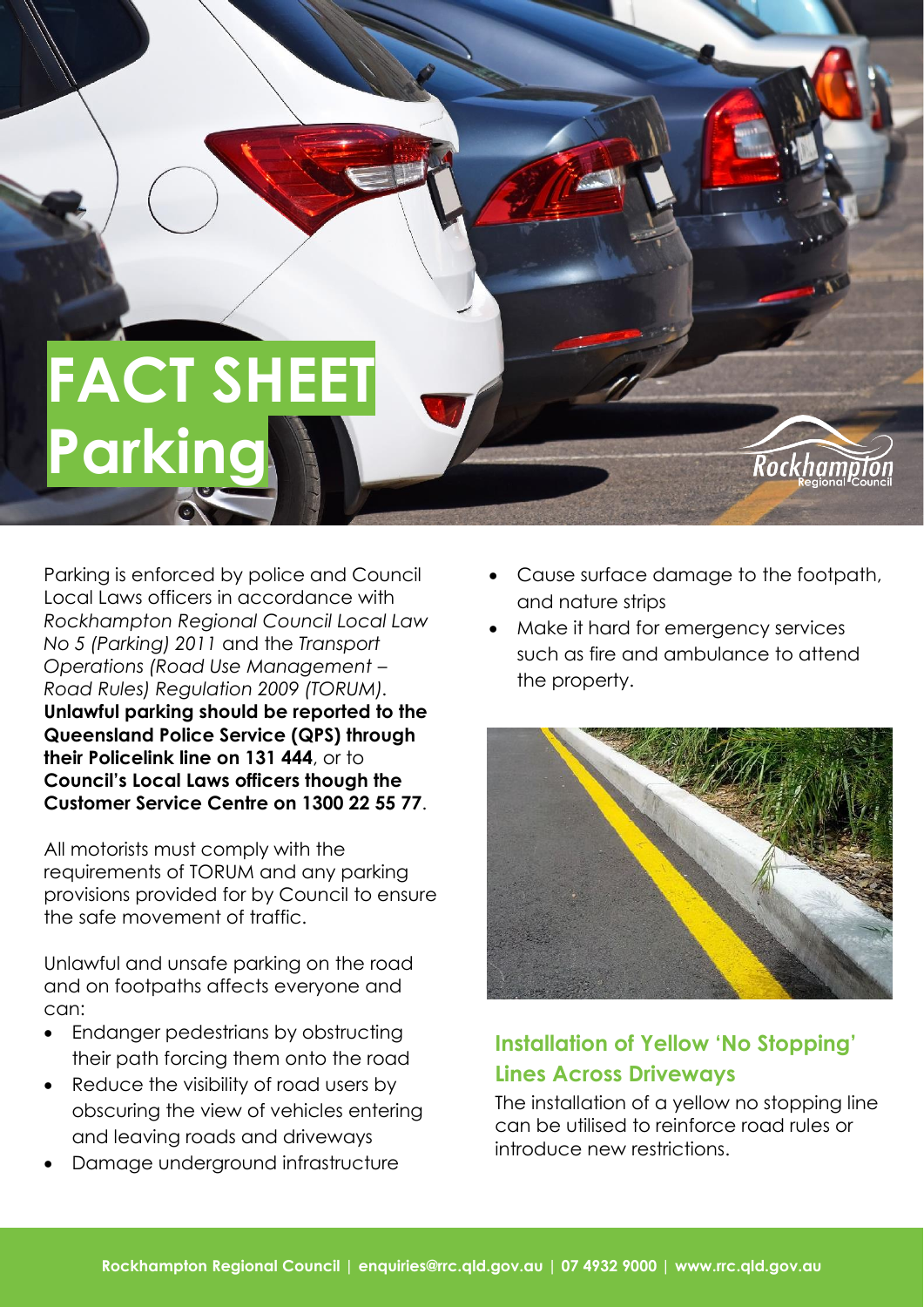**Council is selective where yellow lines are applied** and they are generally reserved for streets that are **severely impacted by an adjacent land use**, or where Council has assessed that a **genuine road safety issue** can be addressed through their installation. Examples of such applications include: sites where limited sight distance is available, high traffic areas with limited road width, and around sensitive areas such as schools and hospitals. They are generally **not used to resolve the poor parking behaviour** of motorists **in isolated areas** and residential streets, particularly where the issue is mainly caused by fellow residents.

The presence of yellow lines across driveways **does not change the legality** of parking in a manner which blocks access to a property, but they do **create a financial burden** in their installation and ongoing maintenance.

### **Installing Marked Parking Bays**

Marked parking bays are only implemented when there is a **high turnover of car parks** and the existing on-street parking is **not being used efficiently**; they are **not installed on residential streets with low parking demand**. The installation of marked parking bays (particularly in areas where angle parking is used) often results in a reduction in the total available number of parking spaces, thereby decreasing parking capacity.

#### **Reserved Resident Parking**

**Council does not generally allocate onstreet parking facilities to residents**, nor does it issue resident parking permits. Onstreet parking in the public road reserve is available for any registered vehicle of appropriate classification, and as such, is not reserved for private residences. Onstreet parking is provided for the benefit of residents and the wider community within the area.

#### **Common Parking Laws**

Some commonly broken parking laws have been taken from TORUM to give a brief guide to some regulations. For more information, [please go directly to the](https://www.legislation.qld.gov.au/view/pdf/inforce/2017-08-25/sl-2009-0194)  [TORUM regulation.](https://www.legislation.qld.gov.au/view/pdf/inforce/2017-08-25/sl-2009-0194)

#### *Parking/Stopping on Nature Strips and Footpaths*

It is important for the safety of vulnerable road users (pedestrians and cyclists) that footpaths and nature strips remain free of obstructions to allow safe off-street passage. A driver **must not park on a bicycle path, footpath, shared path or dividing strip, or a nature strip** adjacent to a length of road in a built-up area. A nature strip is the area between a road and the adjacent property boundary, and must not be used for parking irrespective of whether or not a paved (e.g. concrete) footpath is provided.

**It is unlawful for a vehicle to be parked on or across a driveway or access to adjacent land**, unless dropping off or picking up passengers (must not remain for longer than 2 minutes and vehicle must not be left unattended). **This includes parking on your own driveway**.

#### *Parking/Stopping Near and Across Driveways*

A driver **must not stop on or across a driveway or pedestrian footpath ramp**, or park in a position that obstructs access for vehicles or pedestrians.

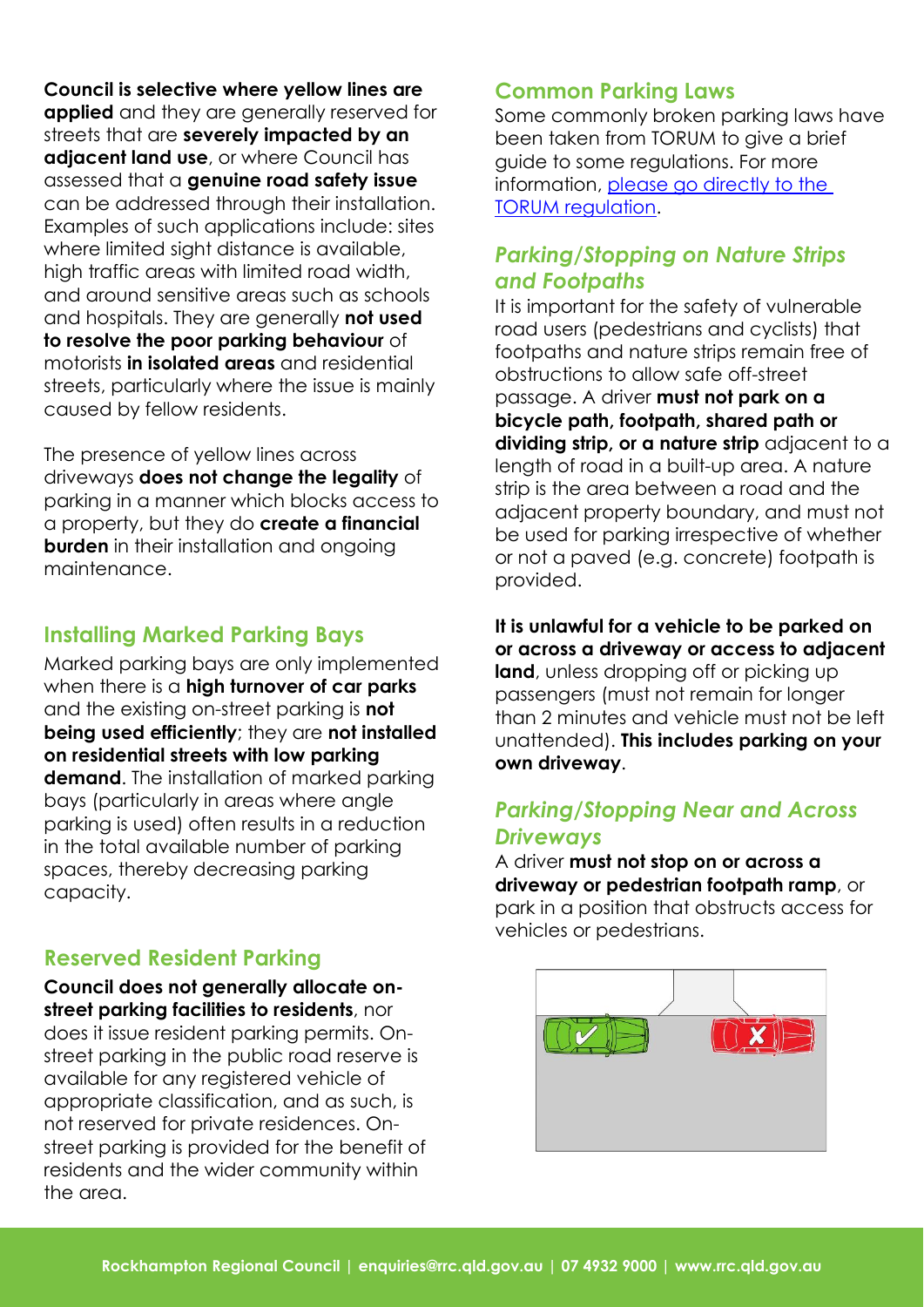#### **Parallel Parking**

When parking on a road, you must leave a **minimum gap of 3m** between your vehicle and a continuous dividing line or dividing strip, unless otherwise indicated by a parking control sign.



If a road does not have a continuous dividing line or dividing strip, you must position your vehicle so there is at least a 3m gap alongside your vehicle that is clear to allow other motorists to pass.

It is important to remain vigilant and courteous when driving through residential areas, as you may be required to stop to let another vehicle filter through parked cars. While this may not seem ideal, this action does help to lower vehicle speeds and increase safety in residential streets.

### *Parking/Stopping near Intersections*

A driver **must not stop on a road within 20m of an intersection with traffic lights or within 10m of an intersection without traffic lights**, unless a parking sign applies (e.g. a No Stopping sign posted closer than 10/20m from the intersection). **Intersections are not generally marked with yellow lines or No Stopping signs**, so the minimum parking distances should be adhered to in circumstances where no other traffic control devices are installed.

For T-intersections *without* traffic lights, parking is permitted along the continuous side of the continuing road at the intersection, unless signed otherwise.



## *Parking/Stopping near Children's and Pedestrian Crossings*

A driver **must not stop on a pedestrian or children's crossing or on the road within 20m before or 10m after the crossing**.

### *Parking/Stopping near a Bus Stop*

You must not stop in a bus zone unless you are driving a bus. You must also leave a gap of 20m before and 10m after a bus stop, unless signed otherwise.

### *Parking/Stopping near a Fire Hydrant*

A driver **must not park within 1m of a fire hydrant**, fire hydrant indicator, or fire plug indicator.

#### *Parking/Stopping in a Loading Zone*

You must not stop in a loading zone unless you are dropping off or picking up passengers (max. 2 minutes, or 5 minutes for disabled passengers), are dropping off or picking up goods (max. 20 minutes), or are driving a bus, truck or commercial vehicle (max. 30 minutes). The loading zone sign may also give a maximum time for stopping, in which case this must be adhered to (e.g. all vehicles 20 minutes max.)and some loading zone signs may designate the area for passenger loading, and give a maximum allowable stay of 2 minutes.

#### **Entering/Exiting Centre Median Parking Bays**

Unless signed otherwise, you **must enter and exit a median strip or centre parking bay by driving forward** (i.e. you must not reverse out of a centre median parking bay).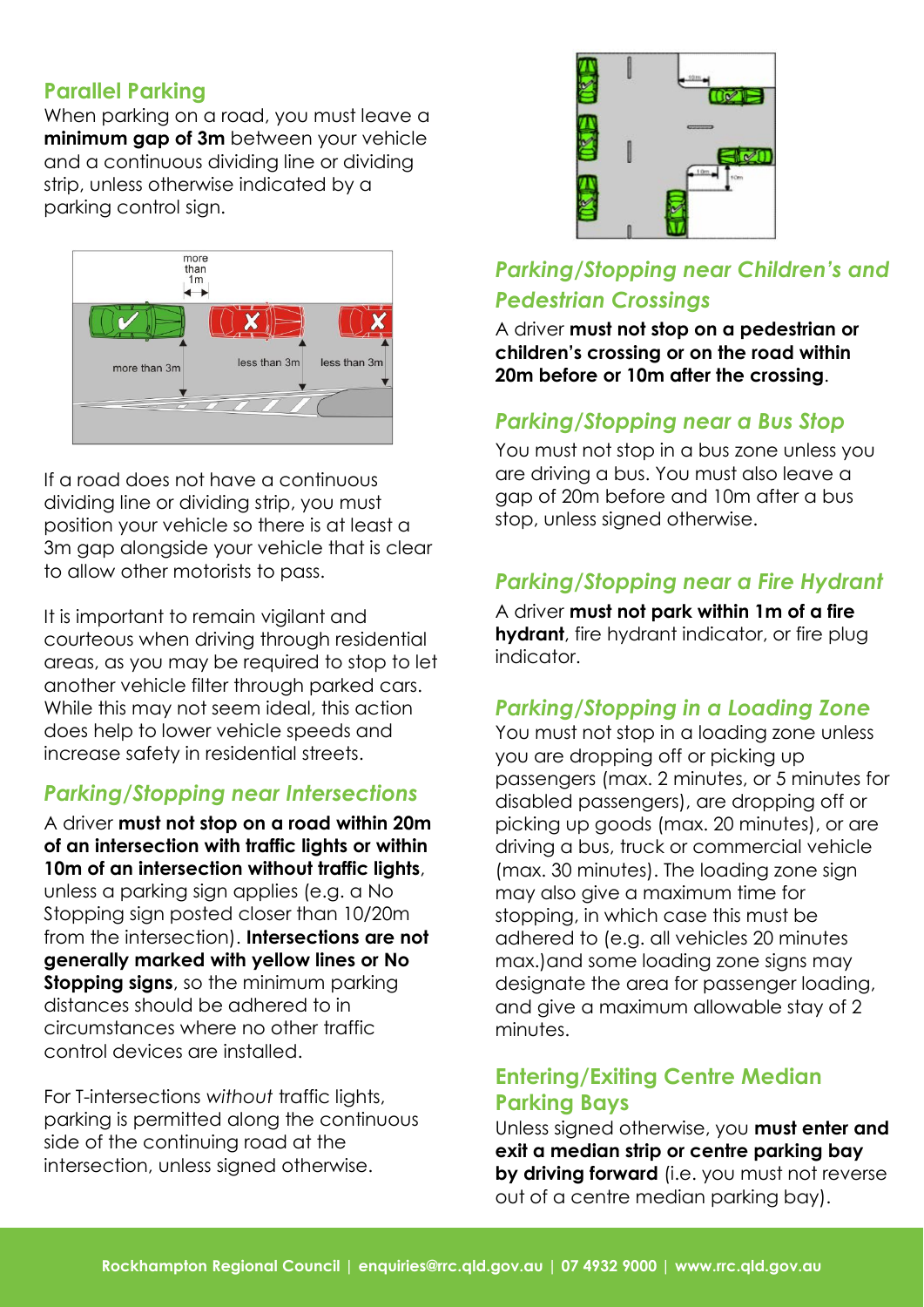#### **Common Parking Signs**

Rockhampton Regional Council installs parking signage in accordance with the Manual of Uniform Traffic Control Devices (MUTCD). Some common parking signs used in our region include (but are not limited to):

# Timed Parking (No Times Stated) Timed Parking (Times Stated)



The maximum parking duration is displayed on the sign, in hours. Common durations include: ¼, ½, 1, 2, 3 & 4 hours; 2, 5 & 10 minutes. When the duration is given in minutes, the time will say 'minute' e.g. P 5 Minute.

When no applicable times are listed, the maximum parking duration given on the sign applies at all times every day.

The sign shown here means you may only park continuously for 1 hour, no matter what time of day.

### Untimed/Unlimited Parking Reverse Angle Parking



Some parking zones only restrict parking during certain times of the day. When times and/or days are specified on a parking sign, this means you may not exceed the stated time limit during the periods listed on the sign. Outside the specified times/days, you may park for an unlimited time. Some signs may show only times (no days), meaning the time restrictions apply on all days.

The sign shown here means you may only park continuously for 30 minutes during the times stated.



When duration and applicable times are not displayed on a parking sign, you may park for an unlimited time.



Parking signs will often give direction on how you are required to park. If no direction is given **and** there are no pavement markings, you should park parallel to the kerb.

Most angle parking in the Rockhampton region is reverse-in. In areas where reverse angle bays are marked, the sign may only say "Rear In" or "Angle"; you should park in the direction indicated by the pavement markings, and never position your vehicle to oppose traffic flow.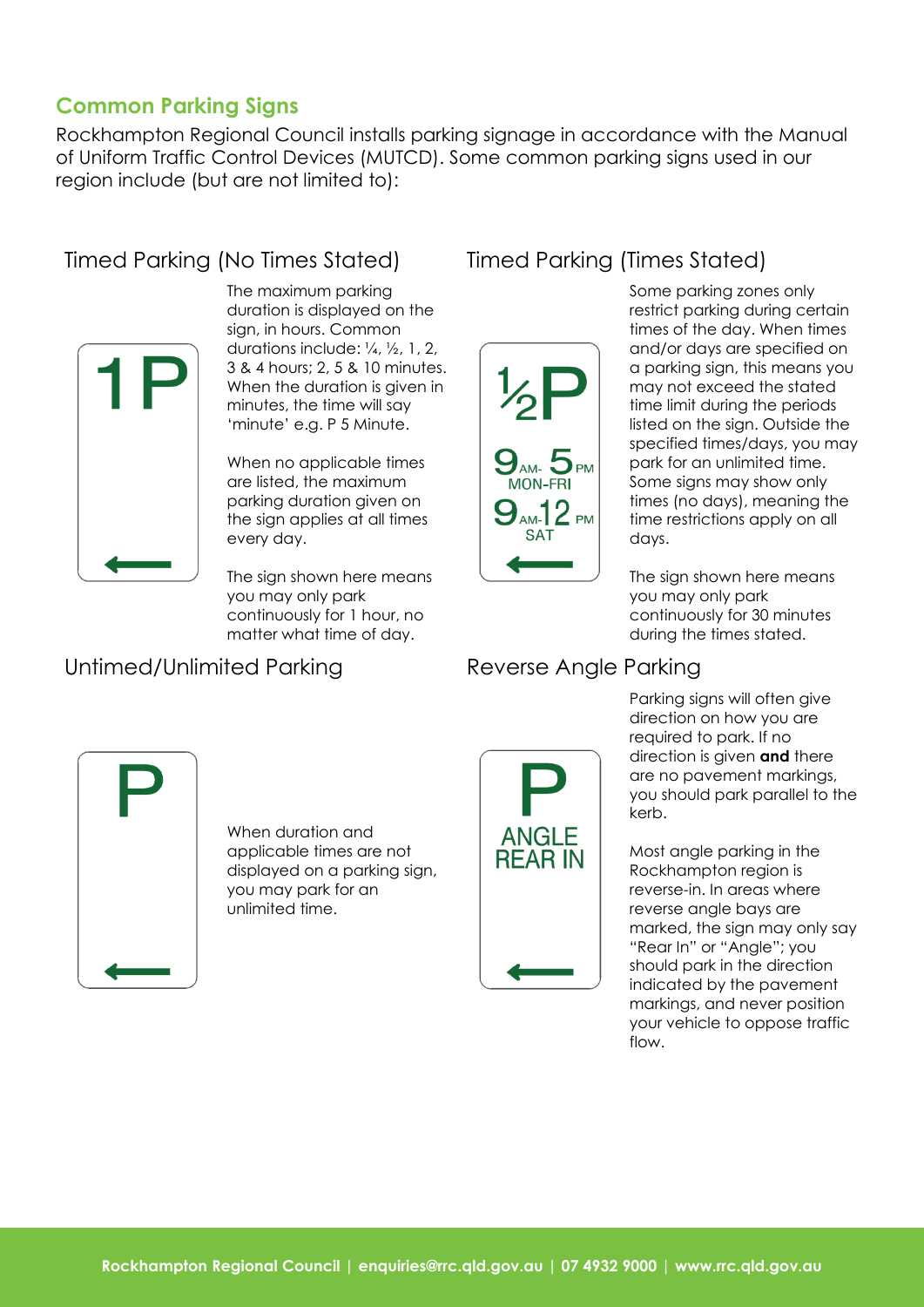

Some locations in the region require a large number of parks to have parking restrictions, and individually signing these bays can be costly. These locations may be controlled by a parking area sign.

These signs are placed at the entrance to a parking area, and show the relevant parking restrictions. The restrictions apply to all bays in the area, unless signed otherwise (e.g. signed loading zones).

# Parking Area **End Parking Area**



This sign is used to show the end of a parking area.

### No Stopping No Parking



A driver must not stop in a no stopping zone, meaning you may not stop in this area even if only to drop off or collect passengers.

No stopping areas may be delineated using the regulatory sign shown and/or with a **continuous yellow line** marked on the road.



You may stop in a no parking zone as long as you are dropping off or picking up passengers or goods. You must not leave your vehicle unattended (i.e. move more than 3 metres away), and you must not stay for longer than 2 minutes.

# Loading Zone (All Vehicles) Passenger Loading Zone



You must not stop in a loading zone unless you are dropping off or picking up passengers (max. 2 minutes, or 5 minutes for disabled passengers), are dropping off or picking up goods (max. 20 minutes), or are driving a bus, truck or commercial vehicle (max. 30 minutes).



The passenger loading zone sign indicates an area designated for picking up or dropping off passengers. You must not remain in the zone for longer than signed (generally 2 minutes).

Loading zone signs often display times during which the loading zone applies.